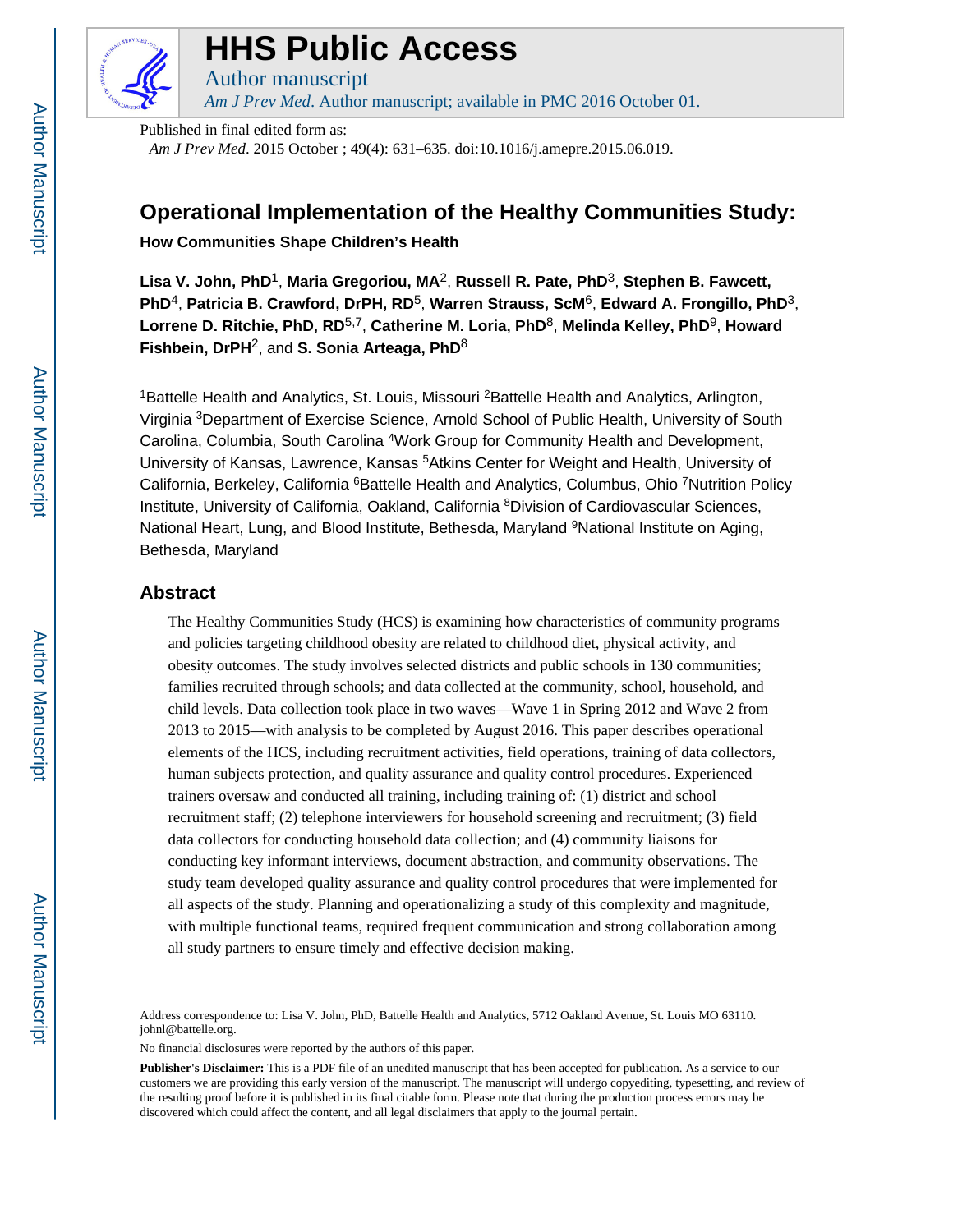## **Introduction**

The Healthy Communities Study (HCS) is designed to assess whether characteristics of community programs and policies targeting childhood obesity are associated with diet, physical activity, or obesity outcomes in children. The HCS is being implemented in a diverse sample of 130 communities across the U.S. This paper describes the operational elements of the HCS, including recruitment activities, field operations and data collection, training of recruitment and data collection staff, human subjects protection, and quality assurance (QA) and quality control (QC) procedures. The other papers in this supplement provide detailed information on study design and rationale (Arteaga et al.),<sup>1</sup> statistical design (Strauss and colleagues),<sup>2</sup> weight status measures (Sroka et al.),<sup>3</sup> dietary measures (Ritchie and colleagues.),  $4$  physical activity measures (Pate et al.),  $5$  and community measurement of programs and policies (Fawcett and colleagues).<sup>6</sup>

The NIH leads the HCS. Battelle Memorial Institute and its university subcontractors at the University of California at Berkeley, University of South Carolina, and University of Kansas worked with NIH staff and partners at CDC and the Robert Wood Johnson Foundation to design the study and develop the measures and protocol. The Steering Committee consists of the Battelle study team, the three University partners, NIH staff, and staff from CDC and the Robert Wood Johnson Foundation. Battelle contracted with NORC to recruit the school districts and schools and distribute recruitment materials to families through the schools.

# **Methods**

The study design involves recruiting districts and public schools in 130 communities and recruiting families through the schools for household data collection. In each community, select schools within the targeted public high school catchment area were recruited, and school personnel were asked to provide information on programs and policies related to nutrition and physical activity. Local field data collectors (FDCs) conducted structured interviews with recruited families on diet, physical activity, and related information; obtained anthropometric measurements; and gathered medical record release forms to enable the team to gather child height and weight data for up to 10 prior years. Additionally, trained project staff served as community liaisons (CLs) who conducted school observations and recruited and interviewed key informants (KIs)—community leaders knowledgeable about community programs and policies (CPPs) related to diet and physical activity. Data on the evolution of these CPPs over the past 10 years was documented, and project staff used this data to characterize CPPs and calculate intensity scores (i.e., an index composed of the sum of CPPs weighted for intervention strategy, duration, and estimated reach). Fawcett et al.<sup>6</sup> describes how CPPs were characterized and intensity scores were calculated. Data collection took place in two waves—Wave 1 in Spring 2012 and Wave 2 from 2013 to 2015—with analysis to be completed by August 2016.

#### **Recruitment**

Recruitment was conducted in two waves, with Wave 1 (Spring/Summer 2012) designed as an opportunity to test and refine protocols before the launch of full data collection (Wave 2, Fall 2013 through Summer 2015). Recruitment of families for Wave 1 involved obtaining a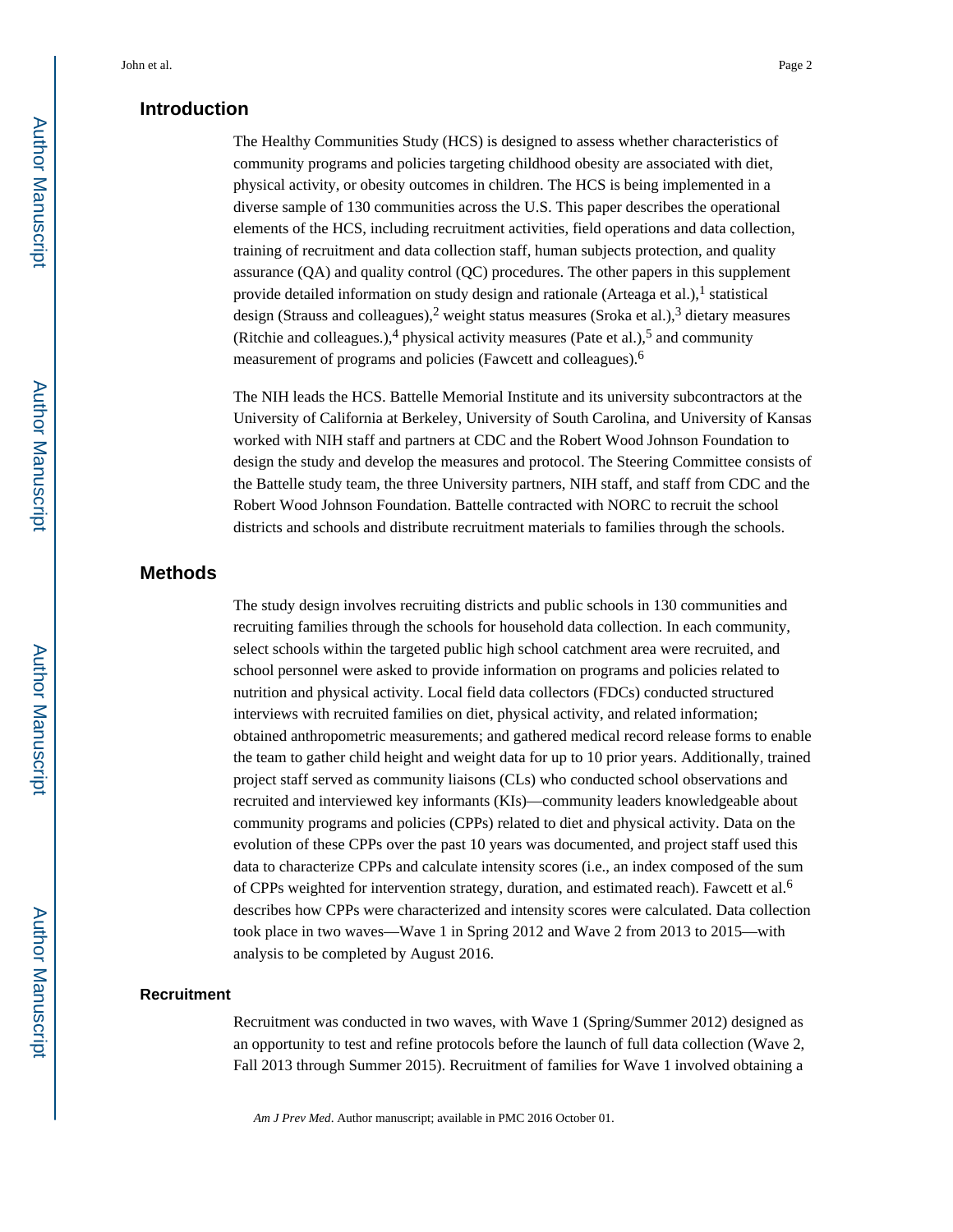list of contacts (names, addresses, and phone numbers) through InfoUSA for a random sample of households with landline phones that were expected to have children living within a public high school catchment area. Wave 1 results indicated that this approach was not particularly effective in identifying households with children in the target age range who were willing to participate, and that the sample of participants was not always representative of the selected community with respect to race and ethnicity. Therefore, for Wave 2, an alternate approach was designed with the intent to produce a more representative sample within communities, including families without landlines, and create a more efficient and less burdensome approach to recruiting families. Public elementary and middle schools within the community were sampled, with probability of selection based on how well the student population matched the demographic profile of the strata that the community was representing. Families were then recruited via these schools to sample up to 81 children from kindergarten through eighth grade (K–8) per community. This approach also enabled the study to associate more directly the observations of the school physical and nutrition environments with the study population results, as the sampled children attended the recruited schools.

The first step in the recruitment process was to obtain school district-level approval in each community. An introductory letter was sent to each district superintendent, with telephone and e-mail follow-up as needed. A research package was submitted to each district to request approval for study personnel to recruit specific schools. Additionally, the superintendent was asked to indicate the appropriate person at the district level to complete an online School Foodservice Questionnaire for each recruited school (a description of the questionnaire is provided in Ritchie and colleagues).<sup>4</sup> The goal was to obtain district approval in approximately 150 communities to ensure that data collection could be launched in approximately 125 communities within the study period, allowing for attrition of communities due to incomplete recruitment.

Upon receipt of district approval, up to two elementary and two middle schools (or K–8 schools) were recruited in each community. Introductory letters were sent to principals, with telephone and e-mail follow-up. In a few cases, in-person follow-up was also required. Principals were asked to identify a school liaison (e.g., a teacher, administrative assistant, or other staff member) to serve as a champion for the study, complete the online School Policies and Practices Questionnaire (described in Ritchie et al.),<sup>4</sup> and distribute and collect Participant Interest Forms (PIFs) from families. Principals also were asked to participate in a semi-structured KI interview. Each participating school was provided with a \$150 incentive for its participation, and each school liaison was offered a \$50 incentive.

Electronic recruitment materials (the "toolkit") and hardcopy PIFs, study brochures, and letters inviting households to participate were sent to each school. The toolkit included suggested text for school liaisons to include in newsletters, announcements, parent e-mails, and social media to encourage parents to respond. The PIFs were colorful, printed forms requesting parent contact information and child's first name, grade, gender, race, and ethnicity. The PIFs were sent home with the children along with a letter and brochure describing the study. All materials were provided in English and Spanish. Each student who returned a completed form received a small gift (e.g., pencils, stickers), whether the family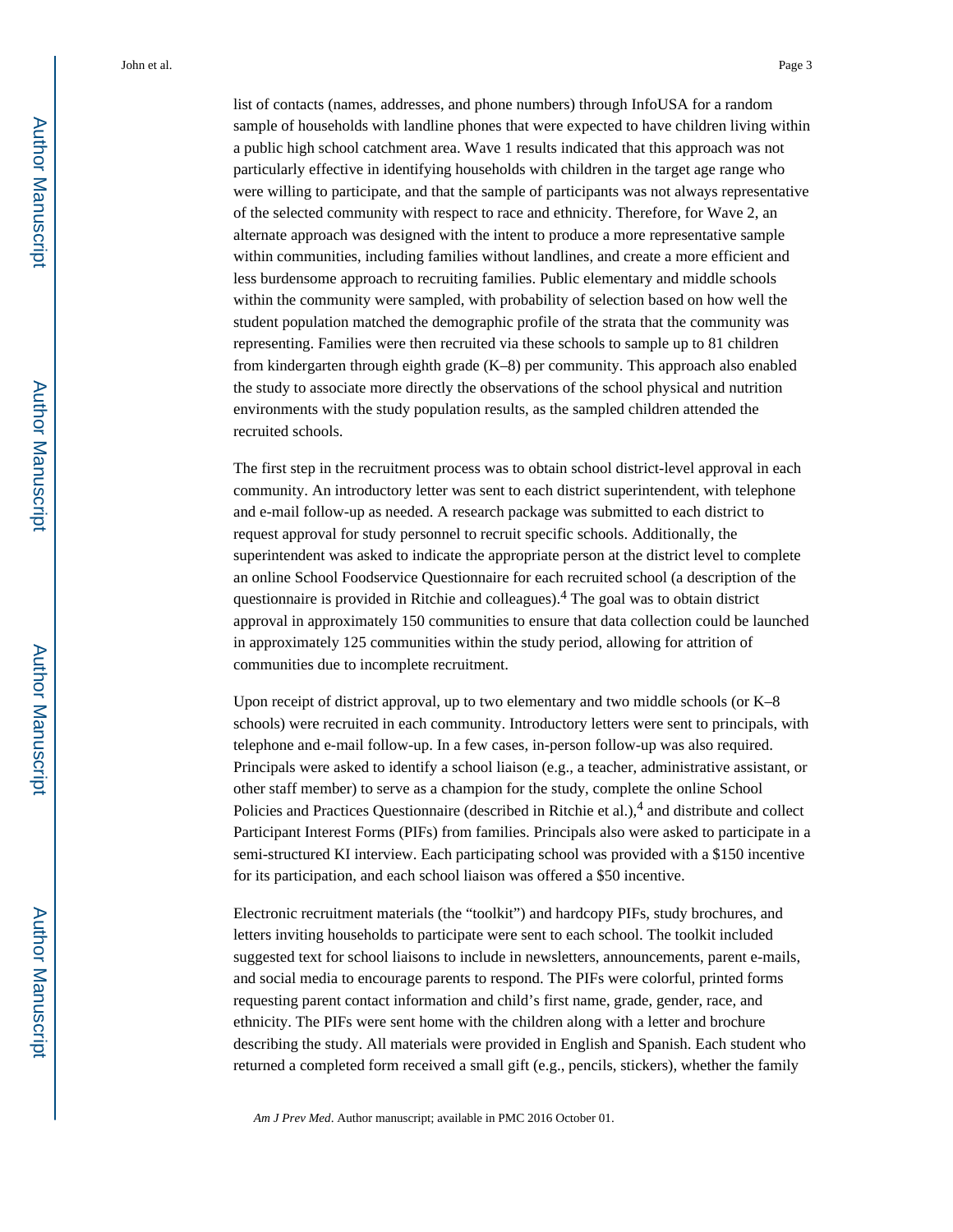agreed or declined to be contacted by the study. The goal was to obtain sufficient PIFs to recruit >5,000 families. The Battelle call center contacted households by telephone to complete an eligibility screener and schedule an appointment for the data collection visit. In communities where sufficient households could not be scheduled by phone, additional efforts were made to contact them, including local call attempts by an FDC in the community, letters, and in-person visit attempts.

KIs initially were identified through web-based searches (using program descriptors, types of organizations, and geographic terms) and screened by phone to determine eligibility and invite participation. An appointment for an in-person or telephone interview was scheduled at a convenient time, and documentation on CPPs was requested. During the screening call, the CLs also asked prospective KIs to identify additional KIs from other sectors to contact; this snowball sampling method assisted the CLs in identifying KIs from multiple sectors (including schools, health organizations/coalitions, government, and non-profit/community organizations/service agencies) to obtain a comprehensive overview of the CPPs. For a more detailed description of the interview, see Fawcett and colleagues.<sup>6</sup>

#### **Data Collection**

In each community, CLs conducted semi-structured interviews with KIs to document how childhood obesity programs and policies evolved within the community over the previous 10 years and to characterize the current state of these programs and policies. Interviews were supplemented by abstraction of documents provided by the KI. The protocol called for conducting between ten and 14 KI interviews in each community. The interview was designed to require approximately 75 minutes, and KIs were offered a \$10 gift card for their participation.

Observational assessments of the nutritional and physical activity environment were conducted in participating schools. A CL observed the school's lunch period and completed the Lunch and Competitive Foods Observation Form during the school visit, interviewed a member of the physical education staff, and observed physical activity resources using the Physical Activity Resource Assessment form. The school liaison was asked to complete a brief, online questionnaire requesting information about wellness policy implementation and physical activity policies and practices. At the district level, the food service administrator/ manager was asked to complete an online questionnaire on the lunch programs of each recruited school. To assess community factors at the child level, the FDCs recorded observations of the immediate neighborhood around recruited households using a Modified Windshield Survey and collected information from participating families on their perceptions of their community, school, and home environments.

Parents/caregivers and children completed the HCS standard protocol assessment during an in-home visit by an FDC. The standard protocol baseline visit included height, weight, and waist circumference measurements of the child; height and weight measurements or reported height and weight of the parents or caregivers; completion of sociodemographic questions; brief diet and physical activity behavior questionnaires; and a permission form to abstract the child's medical records. The standard protocol was designed to average 75 minutes in the home. A random subset of participants (approximately 10% of child participants) also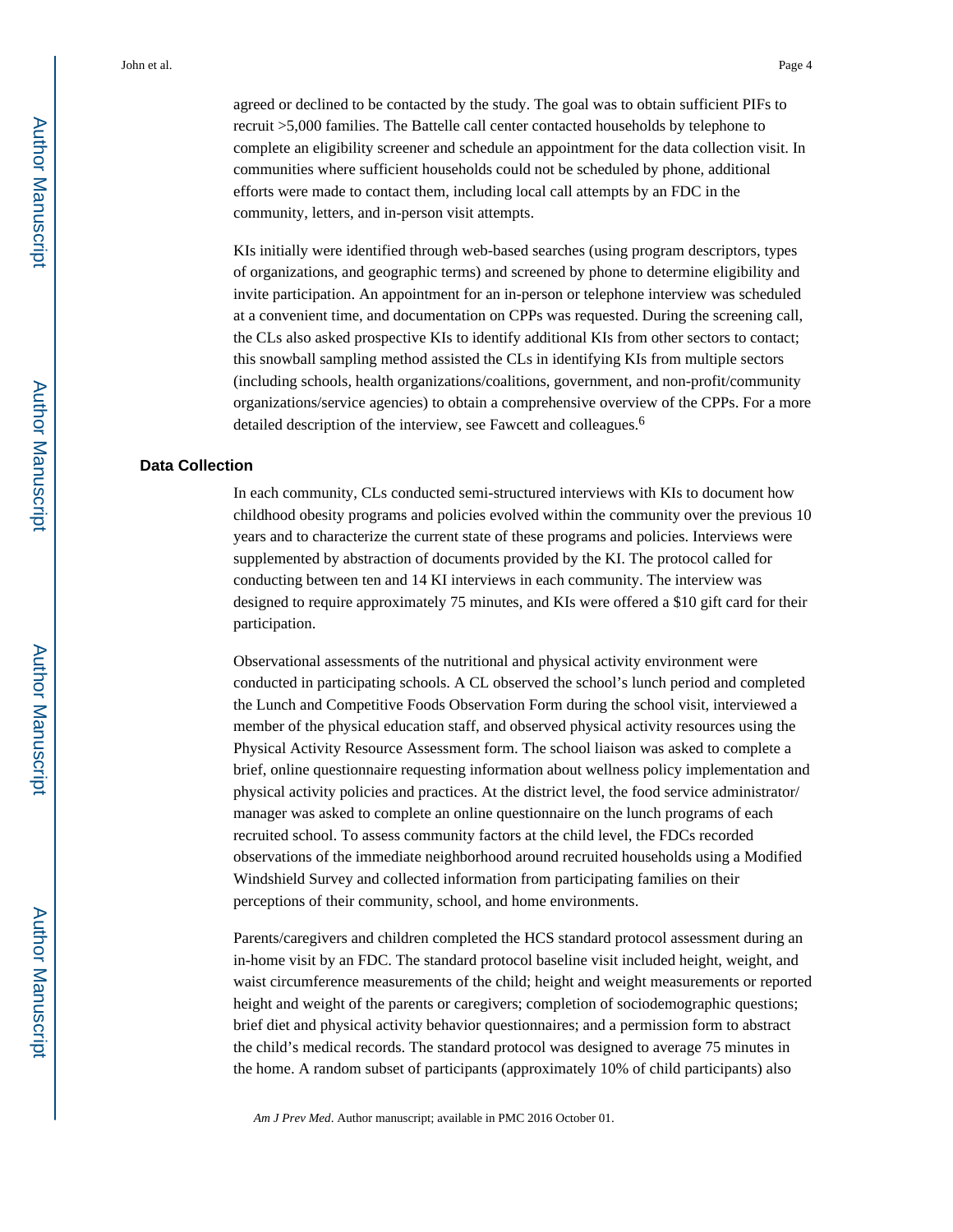completed more detailed measures of diet (two 24-hour recalls) and physical activity (use of an accelerometer over a 1-week period and a previous-day physical activity recall). This enhanced protocol was designed to average 180 minutes over two visits and will allow the study to both: (1) characterize the relationship between the standard and enhanced measures; and (2) make appropriate statistical adjustments for bias and error to assess relationships. Both protocols were administered in English or Spanish based on participant preference. Medical records for child participants were requested from medical providers after the household data collection visit.

Data collection staff included telephone center staff who screened families for eligibility and scheduled appointments, local FDCs hired in each community to conduct household data collection and supervised by Battelle field supervisors, and CLs who collected key informant and school observation data and conducted QC of FDC activities. Telephone center staff and CLs were selected from among existing Battelle staff based on experience and availability. Applicants for the FDC positions were required to meet extensive eligibility criteria (assessed through an online screener); provide a resume; complete a video interview, telephone screener, and in-depth telephone interview; and pass a thorough background check. In addition, bilingual applicants completed an online language assessment and a portion of the video interview in Spanish. The video was reviewed by a native Spanish speaker to assess fluency, and a follow-up telephone interview was conducted in Spanish when needed.

Experienced trainers from Battelle and its university partners oversaw and conducted the training of the telephone interviewers on screening and recruitment, FDCs on household data collection, and CLs on conducting KI interviews, document abstraction, and community observations. Training sessions were conducted using a number of modalities, including in-person one-to-one and group sessions, online individual coursework, videos, field practice, quizzes, and live webinars. NORC project staff provided training to the staff assigned to recruit districts and schools. As part of the training and quality assurance protocol, all data collection staff also received a training and reference manual and completed human subjects research ethics and confidentiality trainings.

FDCs were trained in groups prior to the launch of data collection in each batch of new communities. FDCs completed approximately 16 hours of online pre-training (materials, videos, quizzes) with field supervisors monitoring completion and quiz scores. Upon successful completion of the pre-training, FDCs completed a 4-day, in-person training that included practice and certification. Refresher trainings were deployed weekly throughout the field period to reinforce protocol. Figure 1 depicts the FDC training process.

Training for CLs included in-person training with field practice, webinars, and certification for each component of the community data collection, with periodic refresher training provided via webinar.

#### **Staging of Operations**

Communities were assigned to geographic clusters to increase the efficiency of field operations, allowing FDCs assigned to clusters to collect data in multiple study communities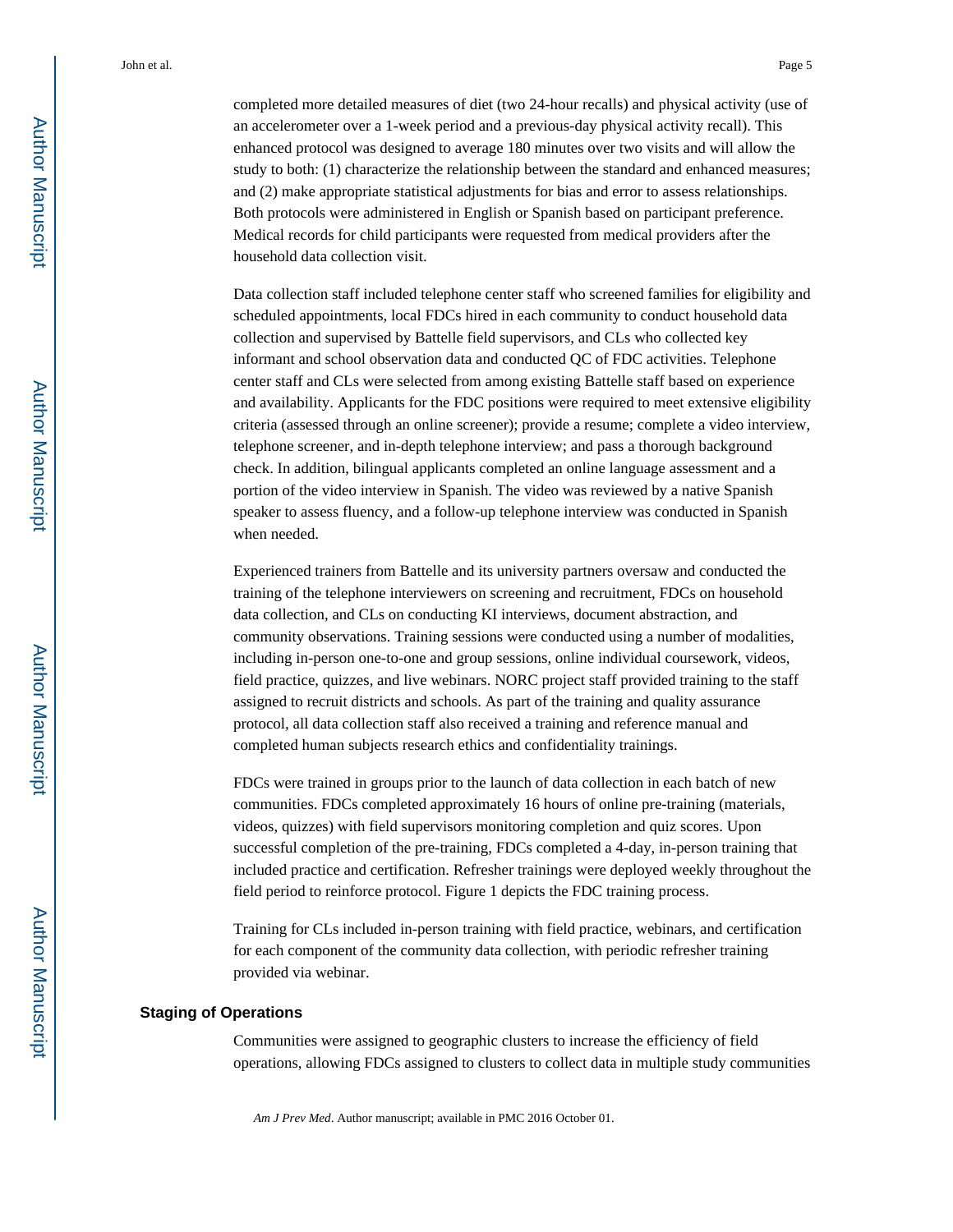either sequentially or simultaneously, depending on each community's timeline. Similarly, CLs traveled to multiple communities within a cluster when possible to maximize travel efficiency. Communities were assigned to a CL to begin community-level data collection at the point when at least one elementary and one middle school, or at least one K-8 school,<sup>a</sup> was recruited. At that point, CLs began identifying potential KIs and scheduling and conducting telephone KI interviews. Communities were put on hold for KI data collection if PIF response was low and resumed later if PIF response increased. School visits and household data collection began when PIFs had been collected from each of three grade groups (K–2, 3–5, 6–8). When possible, travel to conduct in-person KI interviews and school visits was scheduled during the first 2 weeks of household data collection to facilitate QC of FDCs while the CL was in the community.

#### **Human Subjects Protection**

The study was approved by the Battelle IRB. Parents provided written informed consent for their children's participation, and children aged ≥8 years provided written assent. Signed medical record release forms also were obtained from parents. Consent information was included in the web surveys completed by school personnel, and verbal consent was obtained prior to each key informant and physical education teacher interview. Protocol changes and annual review documents were submitted to the Battelle IRB for approval as required.

#### **Quality Assurance/Quality Control Procedures**

Successful implementation of the HCS required a strong focus on QA/QC owing to the complex, geographically dispersed nature of the data collection. The HCS team developed a QA/QC manual and implemented QA/QC procedures for all aspects of the study. A QA/QC subcommittee composed of National Heart, Lung, and Blood Institute (NHLBI), Battelle, and university partner representatives met weekly throughout the data collection period to review quality indicator reports and address any quality-related issues promptly. QC procedures for KI interviews included real-time monitoring by University of Kansas personnel and callbacks by QC technicians (staff hired specifically to conduct QC activities, including field visits); refresher training; and multistep review processes for CPP data. For school data, experts on the study team accompanied CLs periodically to monitor and rate their performance and reviewed the school liaison and district food service manager survey completion and data quality. QA/QC procedures for the household data collection included FDC debriefing with field supervisors following initial data collection visits to reinforce adherence to protocol and in-home observations by CLs, university partners, or QC technicians at least once for each FDC, with feedback and remediation training as needed. In addition, QC technicians called families to assess the professionalism of the FDCs and verify that data were collected correctly, and university partners reviewed anthropometric, dietary recall, accelerometer, and home interview data regularly and quality indicator reports weekly, with any questions identified and resolutions incorporated into the analytic dataset and documented in a tracking log. QA/QC for the medical records component included an independent review of 10% of records for accuracy by a second abstractor.

<sup>&</sup>lt;sup>a</sup>In a few communities, the schools that agreed only included grades K-6.

*Am J Prev Med*. Author manuscript; available in PMC 2016 October 01.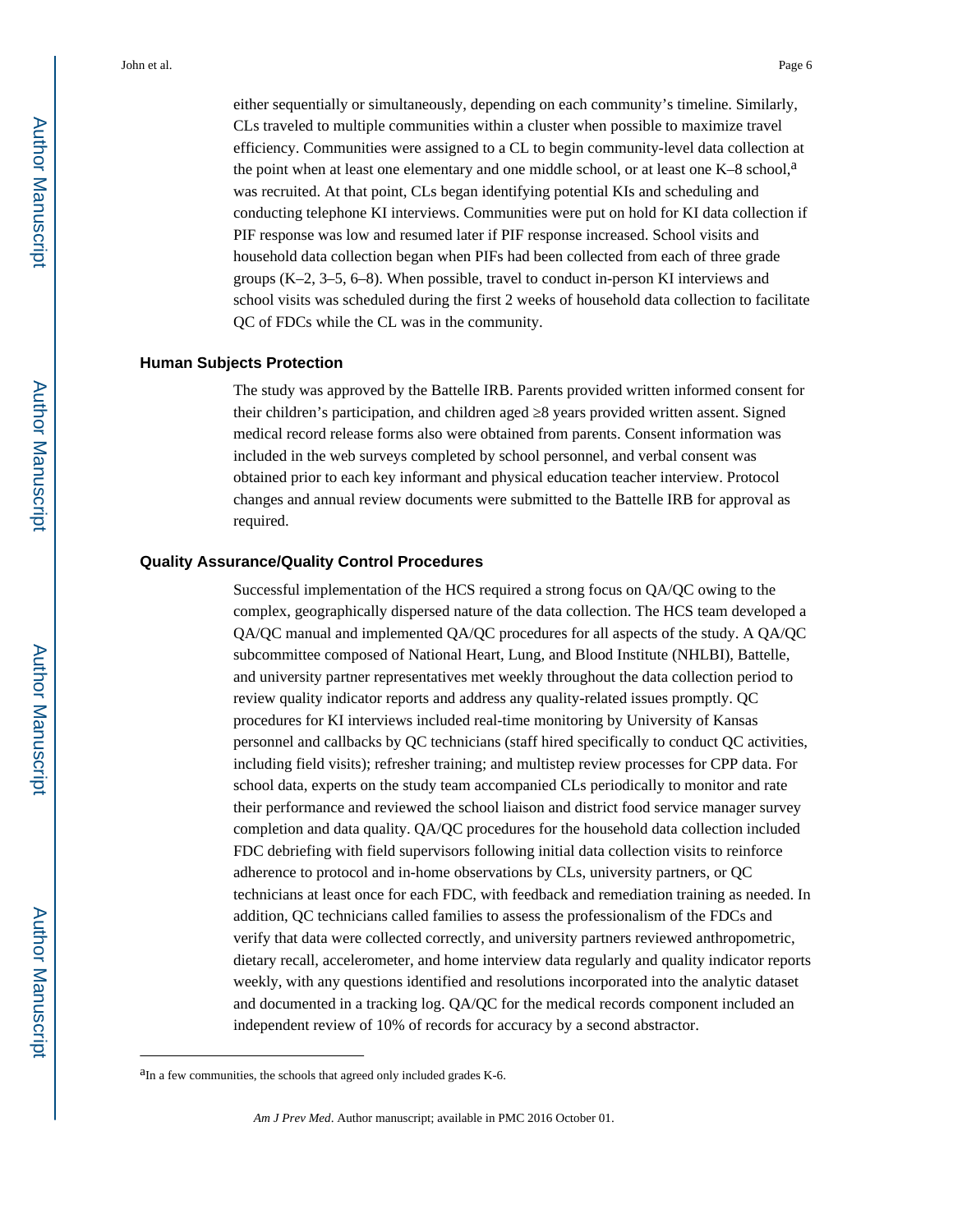# **Discussion**

Planning and operationalizing a study of the complexity and magnitude of the HCS benefitted from a phased approach to study implementation, a clear communication protocol, and a collaborative leadership team.

The pilot phase was instrumental in setting the groundwork for full study implementation. In particular, results of Wave 1 pilot testing were instrumental in refining recruitment strategies for families and schools. Wave 1 allowed the study to develop a more efficient recruitment approach that combined the efforts needed to recruit schools for observations with the recruitment of families. Wave 1 also afforded the opportunity to develop templates and prototypes of research application packages for recruiting schools and highlighted the importance of adequate lead time to request school involvement.

The HCS involved multiple functional teams and required frequent, regular inter-team communication, and strong collaboration among the study partners to ensure timely and effective decision making. The HCS governance structure (described in Arteaga et al.)<sup>1</sup> established processes to ensure collaboration across the study team throughout all phases of the process, from development of the study design and data collection instruments and protocols, through monitoring and providing input on field operations, to conducting QC of both the field staff and the collected data, to conducting analyses and preparing manuscripts. Team members participated in subcommittees that focused on specific areas of the study,  $\overline{b}$ meeting frequently during the initial protocol development period, and as needed thereafter to provide input on suggested study changes and on development of analysis plans. An Executive Committee also met frequently throughout the study to share study updates and review and approve major subcommittee recommendations and operational decisions. Lastly, weekly operations calls between the study team and NHLBI Project Office were held to monitor progress and address issues as they arose.

Through this collaborative approach, which enabled the study to benefit from the diverse expertise of the study team members, the project team was able to implement the study's measurement protocols in communities across the country, collecting essential data on the relationship between programs and policies and child health outcomes nationwide.

## **Acknowledgments**

The Healthy Communities Study was funded with federal funds from the National Heart, Lung, and Blood Institute, in collaboration with the Eunice Kennedy Shriver National Institute of Child Health and Development, National Institute of Diabetes and Digestive and Kidney Disorders, National Cancer Institute, and the NIH Office of Behavioral and Social Sciences Research; DHHS, under Contract No. HHSN268201000041C.

# **References**

1. Arteaga SS, Loria C, Crawford PB, et al. The Healthy Communities Study: Its rationale, aims, and approach. Am J Prev Med. 2015 In press.

bSubcommittees included Design and Analysis; Physical Activity Data Collection; Nutrition Behavior Data Collection; Community Measurement Data Collection; BMI Data Collection; Public Image and Relations; QA/QC; Training; Recruitment and Retention; and Publications, Presentations, and Ancillary Studies.

*Am J Prev Med*. Author manuscript; available in PMC 2016 October 01.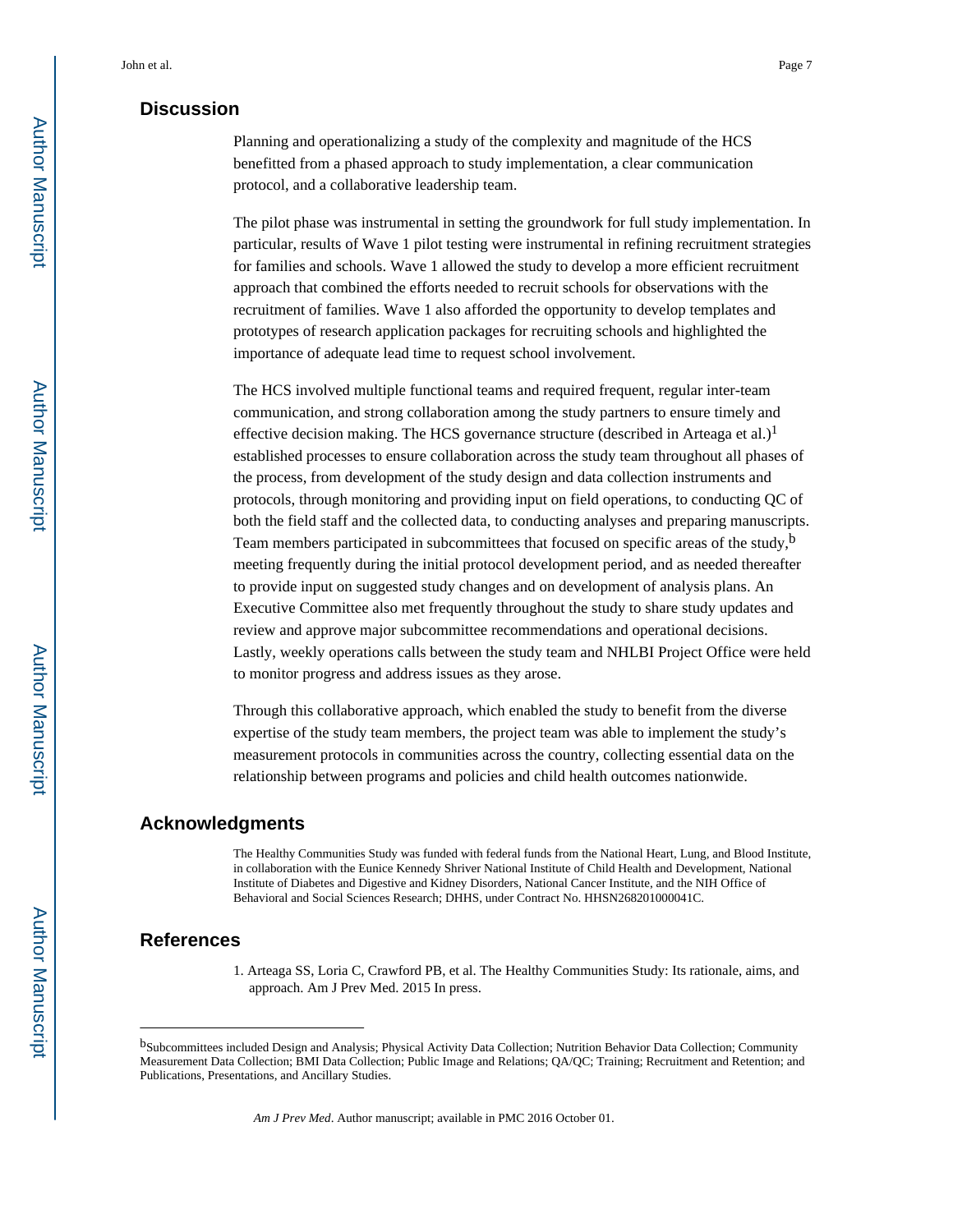- 2. Strauss WJ, Sroka CJ, Frongillo EA, et al. Statistical design features of the Healthy Communities Study. Am J Prev Med. 2015 In press.
- 3. Sroka CJ, McIver KL, Sagatov RDF, Arteaga SS, Frongillo EA. Weight status measures collected in the Healthy Communities Study: Protocol and analyses. Am J Prev Med. 2015 In press.
- 4. Ritchie LD, Wakimoto P, Woodward-Lopez G, et al. The Healthy Communities Study nutrition assessments: Child diet and the school nutrition environment. Am J Prev Med. 2015 In press.
- 5. Pate RR, McIver KL, Colabianchi N, et al. Physical activity measures in the Healthy Communities Study. Am J Prev Med. 2015 In press.
- 6. Fawcett SB, Collie-Akers VL, Shultz JA, Kelley M. Measuring community programs and policies and their intensity in the Healthy Communities Study. Am J Prev Med. 2015 In press.